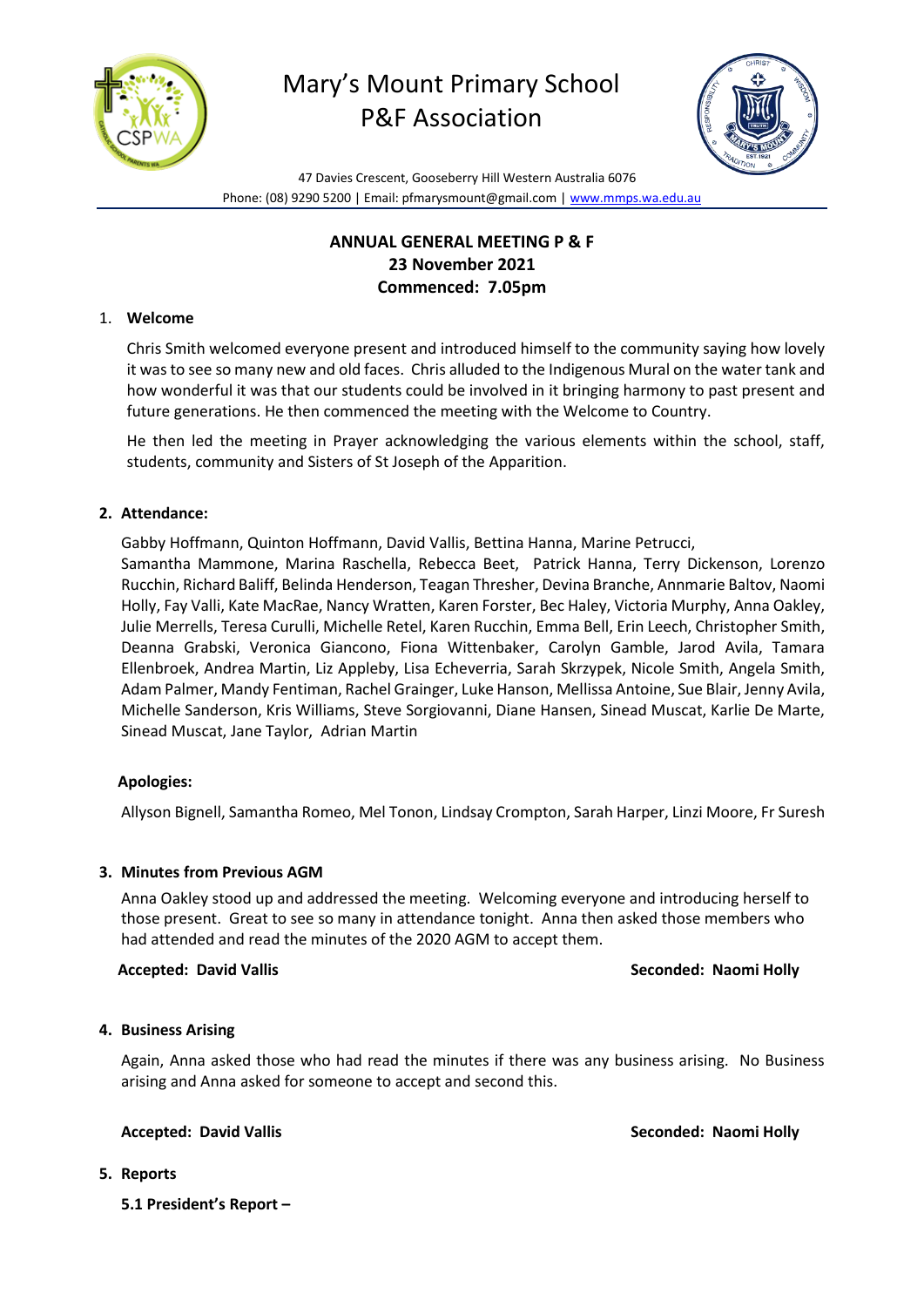



47 Davies Crescent, Gooseberry Hill Western Australia 6076 Phone: (08) 9290 5200 | Email: pfmarysmount@gmail.com [| www.mmps.wa.edu.au](http://www.mmps.wa.edu.au/)

Good evening everyone and welcome to our 2021 MMPS P&F Association AGM. For those of you who don't know me my name is Anna Oakley and I'm the current President of the P&F.

Before we start I'd like to say a very big thank you to each of you who are here with us tonight. We know only too well how busy life is – especially at this time of year, so thank you for coming and showing your support.

It's been a great privilege and honour and great fun being the President of our current P&F Committee, in this our 100<sup>th</sup> year of schooling at Mary's Mount. We've achieved and delivered a lot of benefit and really positive outcomes for our school this year, and I think every one of us who formed a part of this year's Committee are very proud of the achievements we've made.

The MMPS P&F has a long and proud history of having a positive, active and effective role in the way our school provides a high standard of education for our children. We do this by giving support to a wide range of activities and events that our school undertakes. We believe that everything the P&F is involved in is to benefit the students – your children.

2021 marked 100 years of schooling at Mary's Mount – and what a year it's been for our school, and our P&F Committee. This year has been both special and exceptional for us – it's been a year of more challenges, but also more opportunities – with the Covid pandemic throwing us some curve-balls earlier in the year, but our 100 year anniversary providing us with various extra opportunities to celebrate and bring us together as a closer MMPS family.

We've certainly had a huge and successful 2021! This year we coordinated 14 separate events, which raised over \$25,000 in funds for our school. We also separately provided support for 15 different initiatives where we provided over \$27,000 in funds or donated items towards the school to provide additional educational resources and exciting projects for our students. We're pleased we've been able to support the school in such a substantial way and are very thankful for the support we have received from every single family at MMPS. This is a tremendous result for a school our size and just goes to show the support that we receive from parents and the wider community is invaluable.

The P&F Committee has developed a nice little slideshow that will give you a visual overview of the 2021 P&F year that was. Our Treasurer Mel Antione will also separately outline the top income earning initiatives that we coordinated, as well as the top items that we supported or provided a donation towards.

Tonight, we would like to acknowledge and thank the family members who support and volunteer to help run our P&F events throughout the year. Without parental involvement, the 14 fundraising events we managed this year would not go ahead. There are many mums, dads, carers and grandparents who regularly answer our call for help and to them I thank you. It's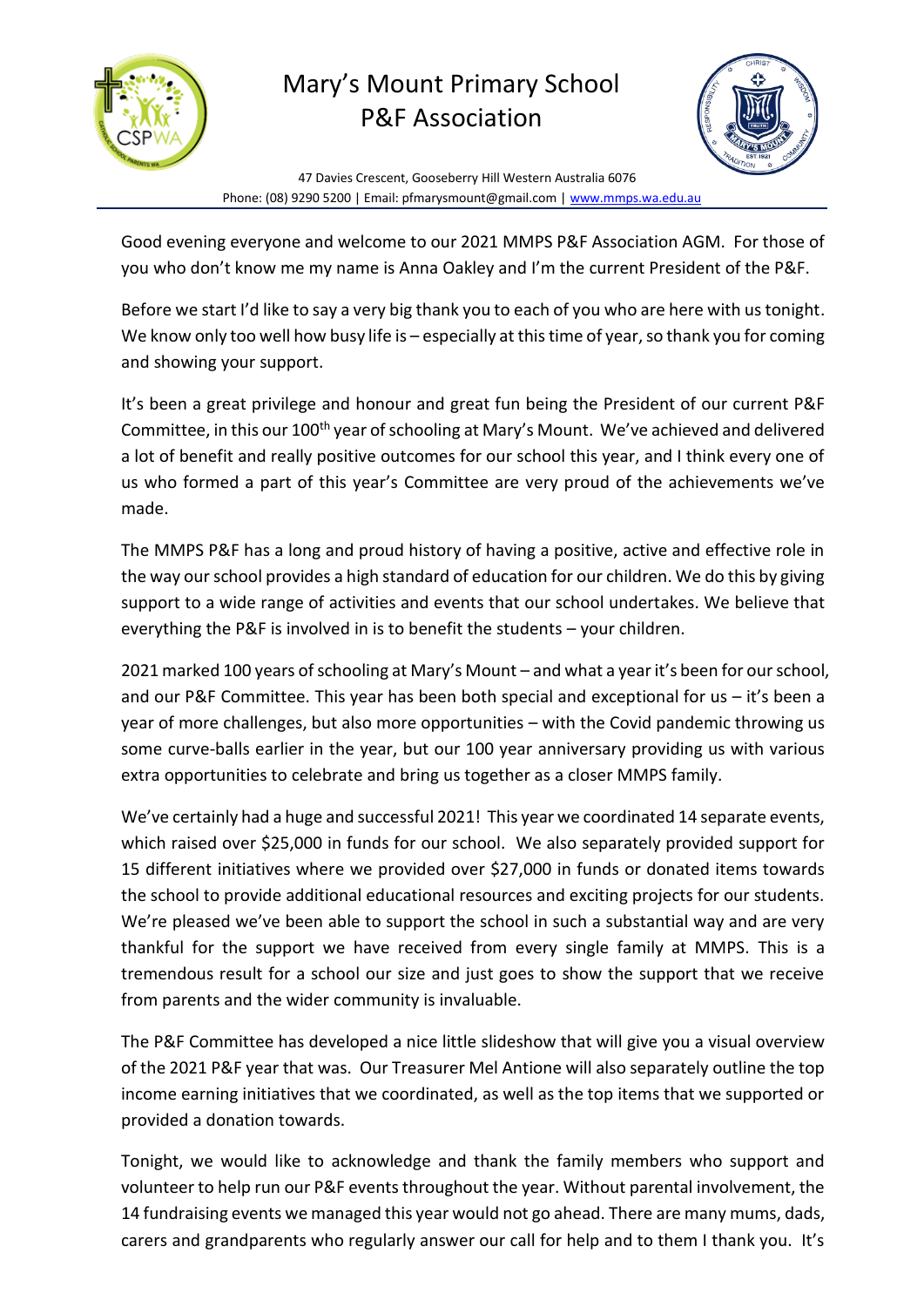



47 Davies Crescent, Gooseberry Hill Western Australia 6076 Phone: (08) 9290 5200 | Email: pfmarysmount@gmail.com [| www.mmps.wa.edu.au](http://www.mmps.wa.edu.au/)

certainly been magical seeing volunteers join us at Nature Playground Busy Bees, garden planting days, morning teas, BBQ breakfasts, the Anniversary Gala Dinner, packing and selling Mother's Day and Fathers Day stall and raffle items, coordinating our school disco and volunteering at the School Open Night. Every little bit of help adds up to a lot of help and for that we are truly grateful.

Tonight I would especially like to acknowledge the exceptional work of Richard Bailiff, Victoria Murphy and Mellissa Antoine who form the executive committee. They are always ready to pitch in and help and ensure we do our best and everything is taken care of. They are passionate, hard-working, great to work with and a whole lot of fun! I'd also like to take this opportunity to thank Liz Appleby, Bettina Hannah, Michelle Batten, Angeline Pang-Biggin and Jo Bailiff who have taken on other formal or informal roles within the Committee this year. Thank you to our whole P&F team – your time, efforts and dedication are so appreciated and we think you all do a fantastic job!

A special thank you also to our wonderful class reps, many of whom are here tonight. Each one of our class reps has coordinated an event or initiative this year, and each one of them has done a wonderful job coordinating event logistics and volunteers, as well as managing communication and updates for each class throughout the year. Thank you, ladies, – your organisational prowess, time and efforts are greatly appreciated!

Our P&F Committee could not function properly without a strong, respectful and friendly relationship with every staff member at Mary's Mount. We appreciate all that you do for our children and will continue to work with you and support you. A special mention to Mrs Emma Bell, Mrs Erin Leech and Mr Chris Smith for your continued and overwhelming support of our P&F. We feel so very fortunate to have such a strong, talented, genuine, caring and supportive leadership team with a can-do attitude at our school. Thanks too to our super-efficient admin team in the front office who are always there to help us and support our fundraising activities.

To all families (new and old), we strongly encourage you to be part of the 2022 P&F and connect with our school. We have just 1-2 meetings per term and it is a great opportunity to hear first-hand what is happening in our school. We are blessed to belong to such a great community – a community we create by working together.

The slide show was presented to the community and a rousing applause was given at the end of the presentation in support of all the P&F has achieved throughout 2021.

Anna then asked for her report to be accepted.

## **Accepted: Andrea Martin Seconded: Jenny Avila**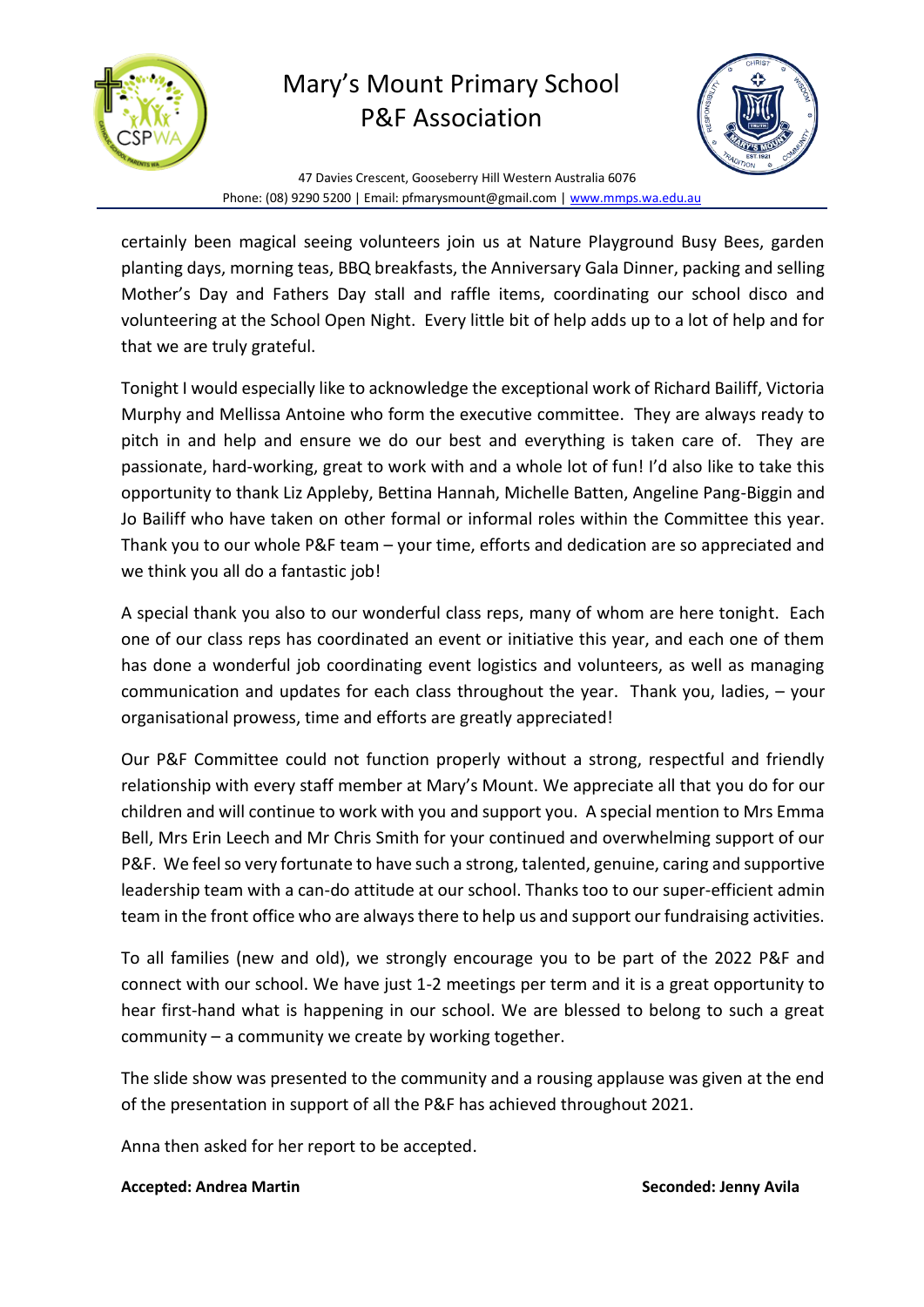



47 Davies Crescent, Gooseberry Hill Western Australia 6076 Phone: (08) 9290 5200 | Email: pfmarysmount@gmail.com [| www.mmps.wa.edu.au](http://www.mmps.wa.edu.au/)

## **5.2 Treasurer's Report -**

Mellissa Antoine spoke to her report. She commenced with thanking everyone for coming tonight. With a special thank you to Anna Oakley for all her help and support behind the scenes.

The P&F commenced the year with a healthy bank balance of \$28169.07.

Throughout 2021 our Main Income Sources are detailed below

- $\triangleright$  P & F Levy \$11840.00
- $\blacktriangleright$  Lapathon \$3264.10
- Tuition Raffle \$1680.50
- $\blacktriangleright$  Easter Raffle \$1086.35
- Mother's Day Stall \$436.35
- Fathers Day Stall \$222.00
- Fairy Floss machine hire \$210.00
- ▶ Open Night food vans \$200.00
- $\triangleright$  School Disco \$106.74

An amazing effort for a school our size.

The following Projects and Resources were funded in 2021

- $\blacktriangleright$  Playground shade sails \$4500
- Highway Heroes program \$4453
- Year 6 Leavers Jackets \$3000
- $\triangleright$  Commemorative gift to school cross \$2407
- ▶ Library Resources \$2000
- Make a Move Program (2022 start) \$2000
- Nature Playground \$1500
- Donation to school from Tuition Fees Raffle \$1150
- Sacred Space plants and infrastructure \$900
- Harmony Garden plants \$800
- ▶ Cathedral Mass Morning Tea \$500
- $\blacktriangleright$  Art Show contribution \$500
- Year 6 Graduation Dinner Donation \$250
- Bush Tucker Garden Plants \$200
- $\blacktriangleright$  Chess Set \$45

The P& F also made generous contributions to families and the wider community throughout the year:

- $\triangleright$  Big Splash welcome event MMPS Families
- Welcome Back gifts to families and students *Everlasting seeds*
- Commemorative medallions for all students and staff
- ▶ Donation of children's and adults Easter gifts for the Esther Foundation
- ▶ Lego Competition coordination and prizes
- $\blacktriangleright$  International Womens Day/ welcome morning tea for families
- Complimentary loan of fairy floss machine for school fundraisers
- $\triangleright$  Social and emotional support initiatives provided in confidence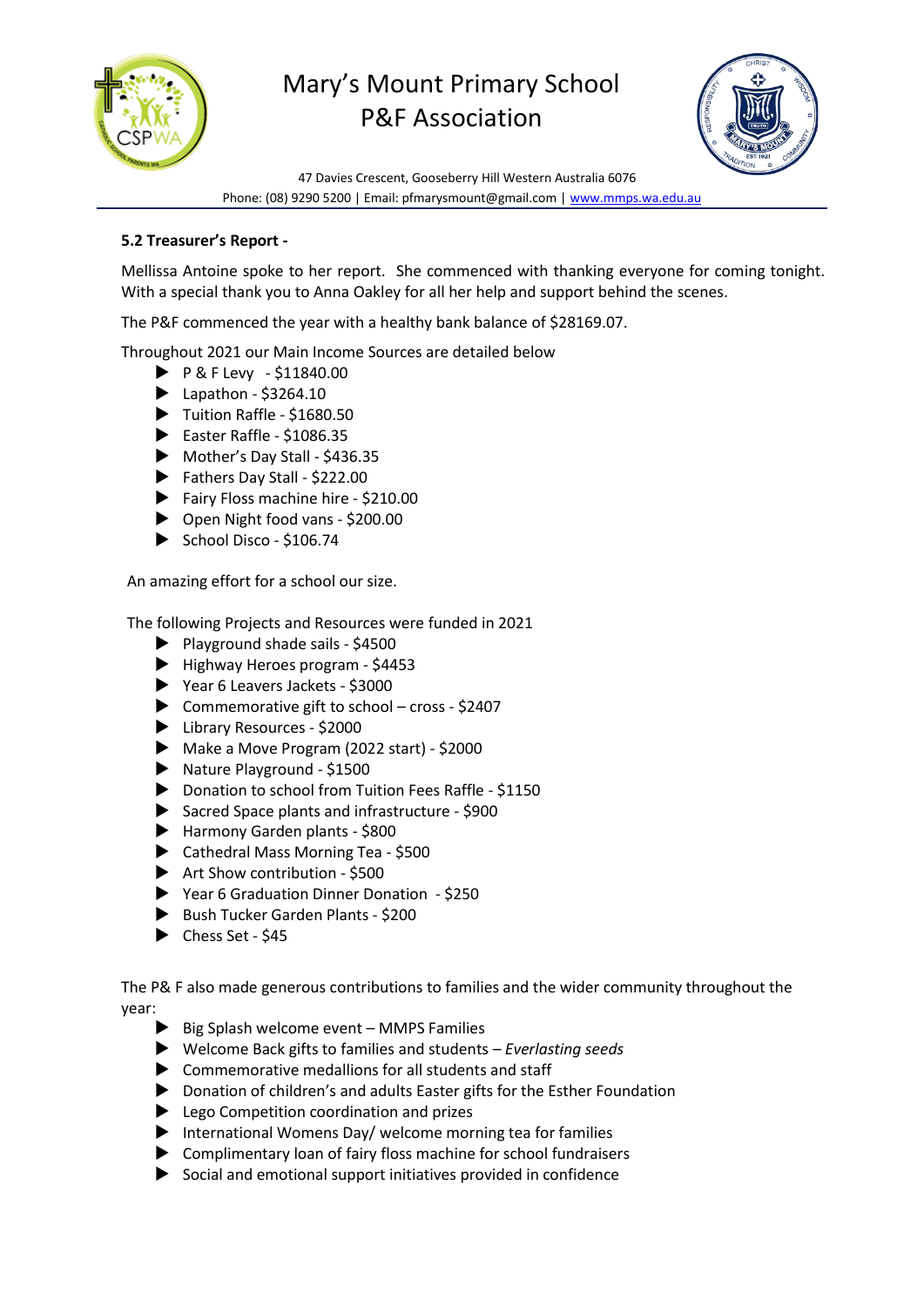



47 Davies Crescent, Gooseberry Hill Western Australia 6076 Phone: (08) 9290 5200 | Email: pfmarysmount@gmail.com [| www.mmps.wa.edu.au](http://www.mmps.wa.edu.au/)

The end result of the combined school resources, projects and in kind funded areas was

# \$27 338.50

A round of applause was given at this point as a gesture of thanks to all involved.

Our total Income and Expenditure Summary for 2021

| Total Income:          | \$25 262.39 |
|------------------------|-------------|
| <b>Total Expenses:</b> | \$33 228.83 |

With the total funds available for 2022

## **\$17506.23**

A healthy bank balance heading into the 2022 school year.

Mellissa concluded her report with thanks to all the parents, volunteers, students, staff and the many generous sponsors who contributed to our many events and activities throughout the year. We couldn't do it without you. Mellissa then gave a special thanks to Emma for all her support at all hours during the year. Always willing to help in whichever way she could.

Anna then asked for the Treasurer's report to be accepted.

## **Accepted: Angela Smith Seconded: Marina Raschella**

## **6. General Business**

Anna then spoke to the meeting regarding vacancies for the 2022 P&F as herself, Richard Bailiff, Vice President and Mellissa Antoine, Treasurer would be stepping down as they had concluded their term.

Anna spoke of how satisfying it was being part of the P&F, and the many friends she has made. The time commitment is not much as they have structured how the P&F work more efficiently. Two meetings a term and each year level being responsible for an event takes the pressure off all those involved.

Anna stated that we need to Elect Office Bearers for executive roles with the 2022 P&F and advised if there was none forthcoming for the various roles they would be decided at a meeting the following week.

Whilst Anna advised that she had received some the nominations for the P&F she was also calling for nominations from the floor. She then went on to explain the various roles.

President – role leading, motivating, delegating with flexible meeting times. No nominations in for the president and calling for nominations from the floor.

Vice – President -Supports the Presidents has delegating duties, is supporting, motivated and who can motivate others.

Anna then called for nominations from the floor. At this point none were forthcoming. Anna then advised she had a nomination from Linzi Moore. She also had a nomination from Victoria Murphy for treasurer.

Anna asked that the motion be moved that Victoria Murphy be nominated as Treasurer and Linzi Moore be accepted as executive member. Linzi's role to be confirmed at meeting next week.

### **Moved: Gabrielle Hoffmann Seconded: Kate MacRae**